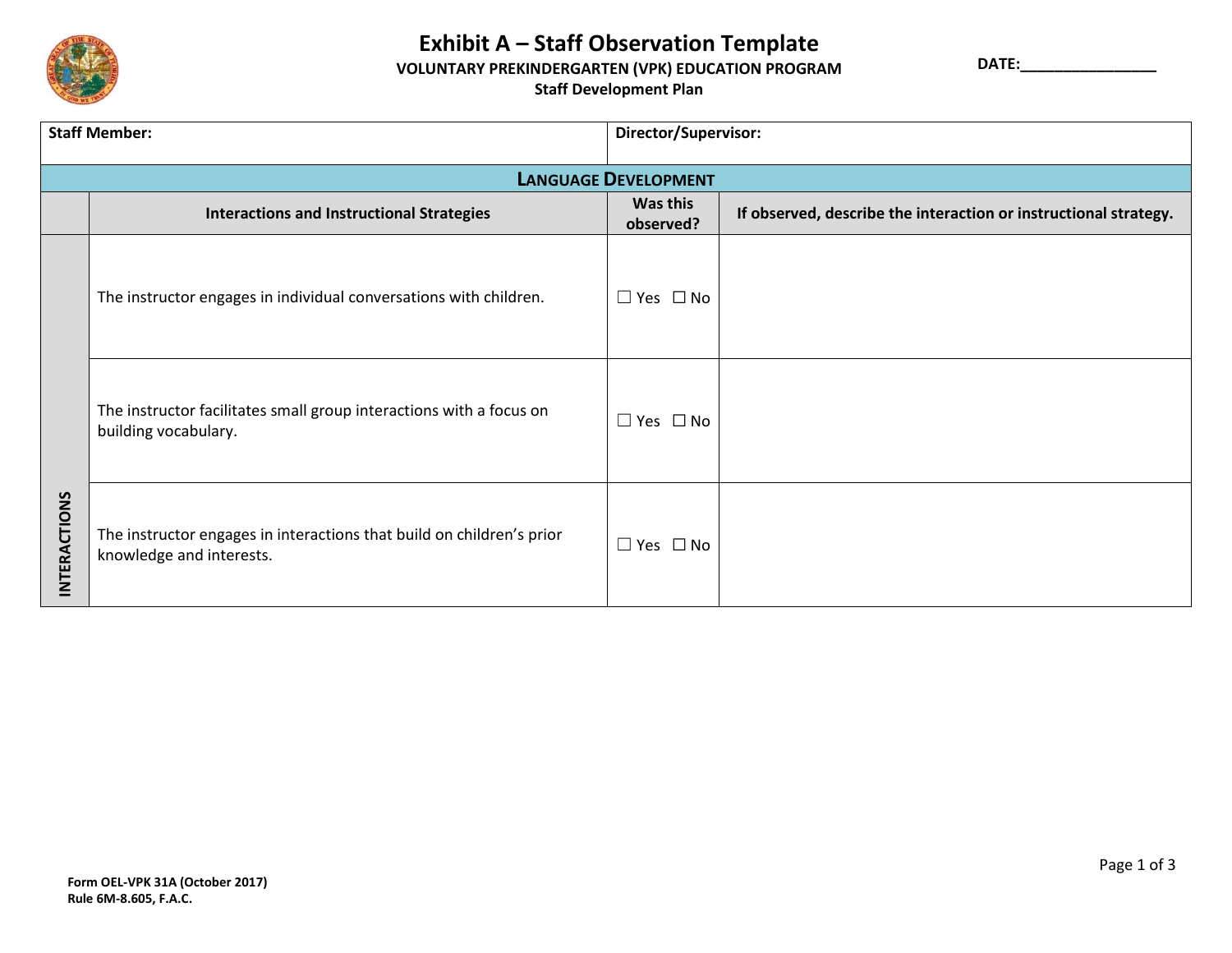

## **Exhibit A – Staff Observation Template VOLUNTARY PREKINDERGARTEN (VPK) EDUCATION PROGRAM Staff Development Plan**

**DATE:\_\_\_\_\_\_\_\_\_\_\_\_\_\_\_\_**

| INSTRUCTIONAL STRATEGIES           | <b>Language scaffolding</b><br>A strategy that promotes the development of oral/language skills in<br>children by exposing them to a wide variety of vocabulary words using<br>specific activities throughout the school day to build language skills.<br>http://www.flvpkonline.org/teachertoolkit/langVoc/section 2/2a.htm                                                       | $\Box$ Yes $\Box$ No |  |
|------------------------------------|------------------------------------------------------------------------------------------------------------------------------------------------------------------------------------------------------------------------------------------------------------------------------------------------------------------------------------------------------------------------------------|----------------------|--|
|                                    | <b>Book embedded vocabulary instruction</b><br>A strategy that is interactive shared reading between the instructor and<br>the children that incorporates explicit vocabulary instruction with the<br>shared reading experience.<br>http://www.flvpkonline.org/teachertoolkit/langVoc/section 3/3a.htm                                                                             | $\Box$ Yes $\Box$ No |  |
| <b>STRATEGIES</b><br>INSTRUCTIONAL | <b>Dialogic reading</b><br>A strategy that is interactive shared picture book reading designed to<br>enhance young children's language and literacy skills. Instructors<br>prompt children with simple questions, engage them in discussions and<br>expand on children's responses with follow-up questions.<br>http://www.flvpkonline.org/teachertoolkit/langVoc/section_4/4a.htm | $\Box$ Yes $\Box$ No |  |
|                                    | Think, show, tell, talk<br>A strategy that provides an easy-to-use format to create vocabulary and<br>language growth within the classroom, and to individualize the<br>vocabulary instruction for the unique context of each child or group of<br>children.<br>http://www.flvpkonline.org/teachertoolkit/langVoc/section 5/5a.htm                                                 | $\Box$ Yes $\Box$ No |  |